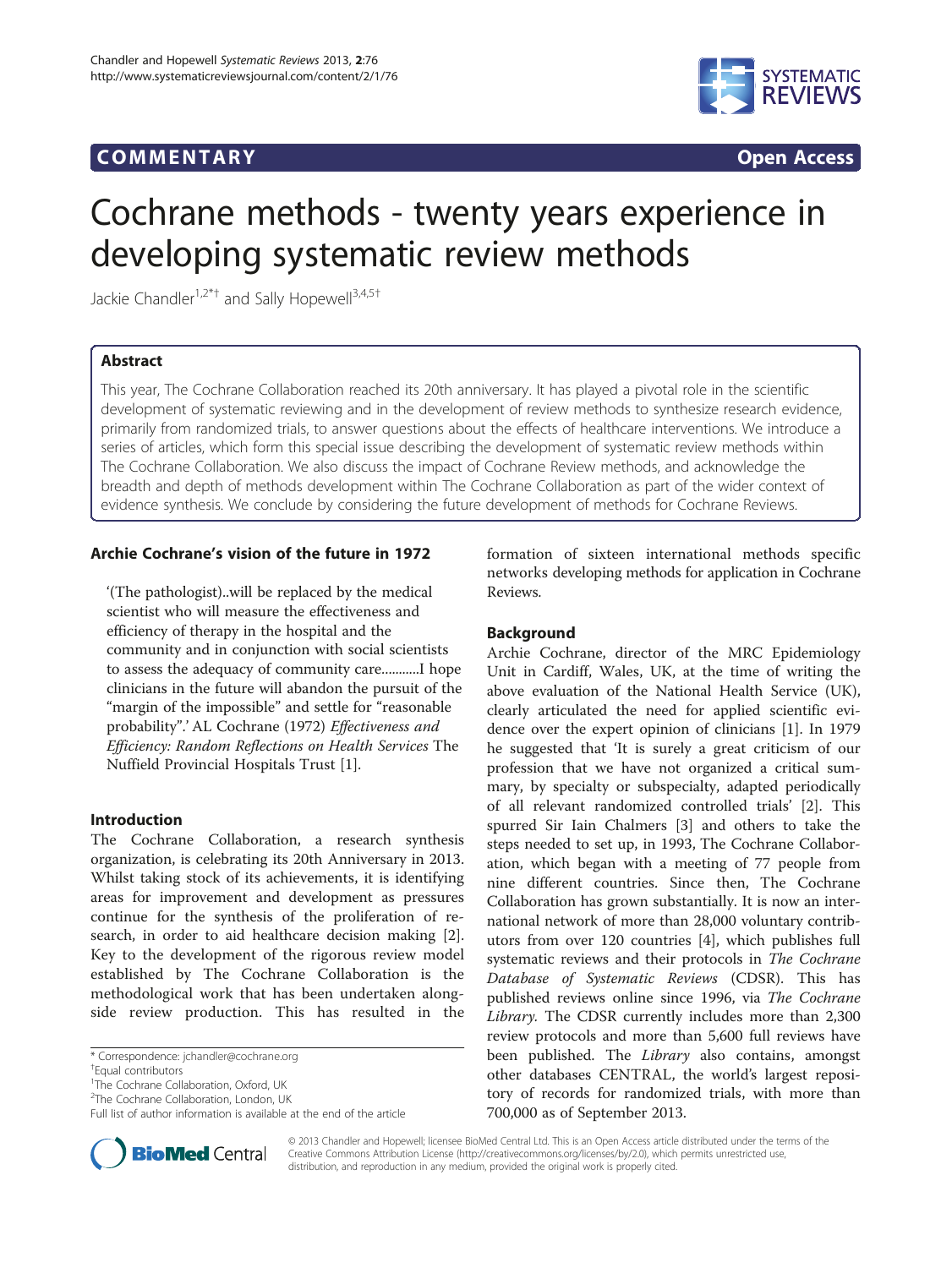The Cochrane Collaboration has been at the forefront of systematic review methodology, pioneering a rigorous approach that standardizes a highly structured systematic review model. Key elements of the model are transparency and reproducibility of research methods. These include title registration, publication of a protocol and periodic updating of the subsequent published systematic review. The Cochrane Collaboration has drawn in an international spectrum of individuals to support and develop the methods for systematic reviews over this time. This article provides an overview of this work and the major contributions that The Cochrane Collaboration has made to systematic review methodology over the last 20 years. We introduce a series of articles that present and discuss key methodological developments within Cochrane, such as the development of the 'Risk of bias' tool [[5\]](#page-4-0) and 'Summary of findings' tables [\[6](#page-4-0)] which are now regularly being seen in systematic reviews. The articles also scan the methodological horizon to identify important developments for future Cochrane Reviews and systematic review methods more generally.

In recent years, The Cochrane Collaboration has broadened its original scope from the effects of interventions to address other types of uncertainty, with the appearance of systematic reviews of diagnostic test accuracy and a pilot project to examine the feasibility of reviews of prognosis. Methodological developments have also supported the appropriate use of non-randomized designs to assess adverse effects of interventions, and the enhancement of intervention reviews with brief economic summaries. Other developments include the introduction of statistical concepts such as network meta-analysis to allow indirect comparisons of multiple interventions. The Cochrane Collaboration is also developing expertise around the handling of intervention complexity in Cochrane Reviews, as well as incorporating qualitative evidence syntheses, to provide additional explanatory data on healthcare interventions.

The series of articles in this special issue highlights the current and future contribution of The Cochrane Collaboration to the overall quality, standing and rigor of systematic review methodology in the wider international community. It also highlights the contribution of Cochrane methods and the Cochrane Review model to the scientific discipline of systematic reviews.

A core component of methods development within The Cochrane Collaboration is the international methods specific networks referred to as Methods Groups. These groups are unique within the global evidence synthesis community, providing a rich resource of committed experts in systematic review methodology working across many disciplines. The flourishing of these groups over the years is indicative of an emergent academic discipline recognizing the requirement for robust methods to

synthesize evidence for healthcare. These groups are responsible for contributing to the chapters in the Cochrane Handbook of Systematic Reviews of Interventions [\[7\]](#page-4-0). The Groups specialize in particular aspects of systematic review methodology, including: searching for studies, statistics and meta-analysis (MA) including prospective MA and individual participant data MA, assessing bias, use of non-randomized designs, the incorporation of qualitative and economic data, the applicability and interpretation of the findings of systematic reviews, patient reported outcomes, equity issues, screening and diagnostic tests, and prognosis. More recently, Methods Groups have formed specializing in the methods of indirect comparisons and network meta-analysis, and in the setting of priorities for systematic reviews and other research.

Since The Cochrane Collaboration was established two decades ago, the task of preparing and maintaining systematic reviews for a range of health and social topics, utilizing a wide range of approaches has expanded considerably. There are now several examples of other organizations producing evidenced based synthesis, including the Agency for Healthcare Research and Quality (ARHQ) in the US and the Joanna Briggs Institute based in Australia. The Campbell Collaboration, which works in partnership with The Cochrane Collaboration, produces systematic reviews on the effects of interventions in crime and justice, education, international development, and social welfare. The Centre for Reviews and Dissemination (CRD) part of the National Institute of Health Research (NIHR) in the UK, is one of a number of producers of systematic reviews and health technology assessments for the NIHR, but has also developed the international prospective register of systematic reviews (PROSPERO) [[8\]](#page-4-0) and continues its work to produce The Database of Abstracts of Reviews of Effects. Also based in the UK is the Evidence for Policy and Practice Information and Co-ordinating Centre that produces systematic reviews and develops review methods in social science and public policy. The Cochrane Collaboration has many ties with these organizations and members that work across these different agencies. It also has partnerships with organizations which cite, use or collaborate on systematic reviews and other initiatives. These include, for example, the World Health Organization [\[9](#page-4-0)], guideline developers such as the National Institute of Health and Clinical Excellence (NICE) in the UK [\[10\]](#page-4-0) and the Guideline International Network (G-I-N), as well as other national agencies such as the Institute of Medicine in the US.

#### The impact of 20 years of Cochrane methodology

Cochrane Reviews have made valuable contributions to healthcare research, practice and policy across a wide range of topics, for example by furthering our knowledge of falls prevention in older people, stroke, tobacco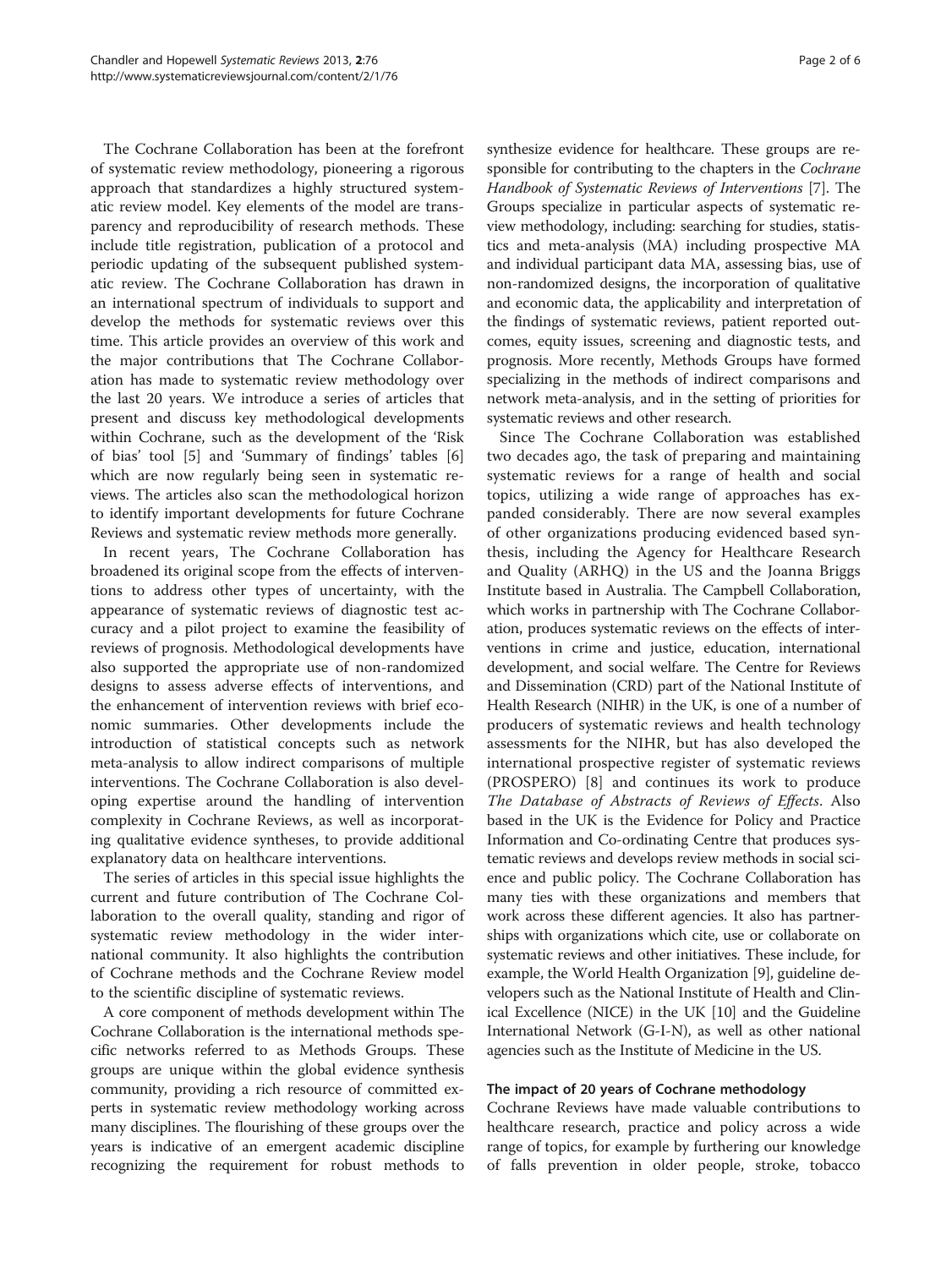addiction, preventing and treating childhood obesity, and managing chronic diseases such as diabetes and emphysema. Not only have Cochrane Reviews established the role of some interventions in the management of health problems, they have also challenged the place of others. There is an expectation that new research should be informed by previous research, and, for example, The Lancet now asks authors to report the results of new research within the context of existing systematic review evidence [\[11\]](#page-4-0).

However, quantifying the influence of Cochrane Reviews and methods is not easy. One crude metric is the impact factor of the CDSR, which is 5.785, ranking it 11th of 151 journals in the Medicine, General and Internal category. A recent evaluation by Shen and colleagues of the production and utilization of Cochrane Reviews, showed the rapid growth in the average annual output of reviews and the high citation rate of Cochrane Reviews in high income countries (for example, England, Australia, Canada and USA). However, they also identified the lack of production and the under utilization of Cochrane Reviews in other parts of the world, and proposed more applicable evidence production such as public health reviews [[12](#page-4-0)]. The Cochrane Collaboration has recently established a satellite for its Public Health Review Group in India. The use of Cochrane evidence in clinical guidelines and other evidence-based recommendations is another guide to the impact of The Cochrane Collaboration. A recent study found that, as of July 2013, 1,158 Cochrane Reviews from 47 Cochrane Review Groups have been used to inform 238 clinical guidelines and other evidence-based recommendations from the Scottish Intercollegiate Guidelines Network (24 reviews), National Institute of Health and Care Excellence guidelines (115 reviews), and the World Health Organization (99 reviews) [\[13\]](#page-4-0).

More specifically for impact of The Cochrane Collaboration on the methods of systematic reviews, the Cochrane Handbook for Systematic Reviews of Interventions has been cited over 6,600 times [\[14](#page-4-0)]. An annual journal supplement to The Cochrane Library ([http://www.thecochranelibrary.](http://www.thecochranelibrary.com/view/0/CochraneMethods.html) [com/view/0/CochraneMethods.html](http://www.thecochranelibrary.com/view/0/CochraneMethods.html)) keeps members of The Cochrane Collaboration apprised of the methodological work being undertaken within Cochrane, as well as commenting on other relevant published methodological work. Furthermore, Table 1 highlights some key contributions members of Cochrane Methods Groups have made to Cochrane Reviews. These include major methodological developments such as the early development of the Cochrane Handbook, bias assessment, the quantification of heterogeneity to measure the degree of inconsistency in the primary studies [[15\]](#page-4-0) and the more recent introduction of the 'Summary of findings' table based on GRADE considerations [\[16](#page-4-0)]. Additional historical information of the development of The Cochrane Collaboration and its Methods Groups can be found on The Cochrane Collaborations website (<http://www.cochrane.org/about-us/history>), and the annual Cochrane Colloquium is an important

|  |  |  |  |  | Table 1 Key methodological developments in Cochrane Reviews |
|--|--|--|--|--|-------------------------------------------------------------|
|--|--|--|--|--|-------------------------------------------------------------|

| 2014 | 'Risk of bias' tool extension for non standard randomized studies (for example, crossover and cluster trials) and non-randomized studies                                                                                                                             |
|------|----------------------------------------------------------------------------------------------------------------------------------------------------------------------------------------------------------------------------------------------------------------------|
| 2012 | Introduction of the Methodological Expectations of Cochrane Intervention Reviews (MECIR) standards                                                                                                                                                                   |
| 2011 | Launch of the Cochrane Methods Innovation fund                                                                                                                                                                                                                       |
| 2008 | Release of version 5 of RevMan incorporating 'Risk of Bias' tool                                                                                                                                                                                                     |
|      | Grade profiler software (GRADEpro) introduced for 'Summary of findings' tables in RevMan                                                                                                                                                                             |
| 2002 | $I^2$ statistics measuring inconsistency in meta-analysis [22]                                                                                                                                                                                                       |
| 1996 | Launch of The Cochrane Library launched by Update Software incorporating The Cochrane Database of Systematic Reviews,<br>The Database of Abstracts of Reviews of Effectiveness, The Cochrane Controlled Trials Register and The Cochrane Review Methodology Database |
|      | Bias assessment classification system introduced for allocation concealment [27]                                                                                                                                                                                     |
| 1994 | First publication demonstration of The Cochrane Database of Systematic Reviews                                                                                                                                                                                       |
|      | Publication of the first edition of the Cochrane Handbook [26]                                                                                                                                                                                                       |
|      | Registration of the first Methods Groups: Statistical MG and Individual Patient Data MG                                                                                                                                                                              |
| 1993 | Formal launch of the Cochrane Collaboration at the first Cochrane Colloquium in Oxford, UK                                                                                                                                                                           |
|      | Release of version 1 of Review Manager (RevMan)                                                                                                                                                                                                                      |
| 1992 | Formal launch of the first UK Cochrane Centre in Oxford                                                                                                                                                                                                              |
| 1988 | Publication of the first in a series of overviews (meta-analyses) in the British Journal of Obstetrics and Gynaecology                                                                                                                                               |
| 1976 | Term 'meta-analysis' first introduced [25]                                                                                                                                                                                                                           |
| 1972 | Publication of Archie Cochrane's Effectiveness and Efficiency: Random Reflections on Health Services which first drew attention to the collective<br>ignorance about the effects of health care [1]                                                                  |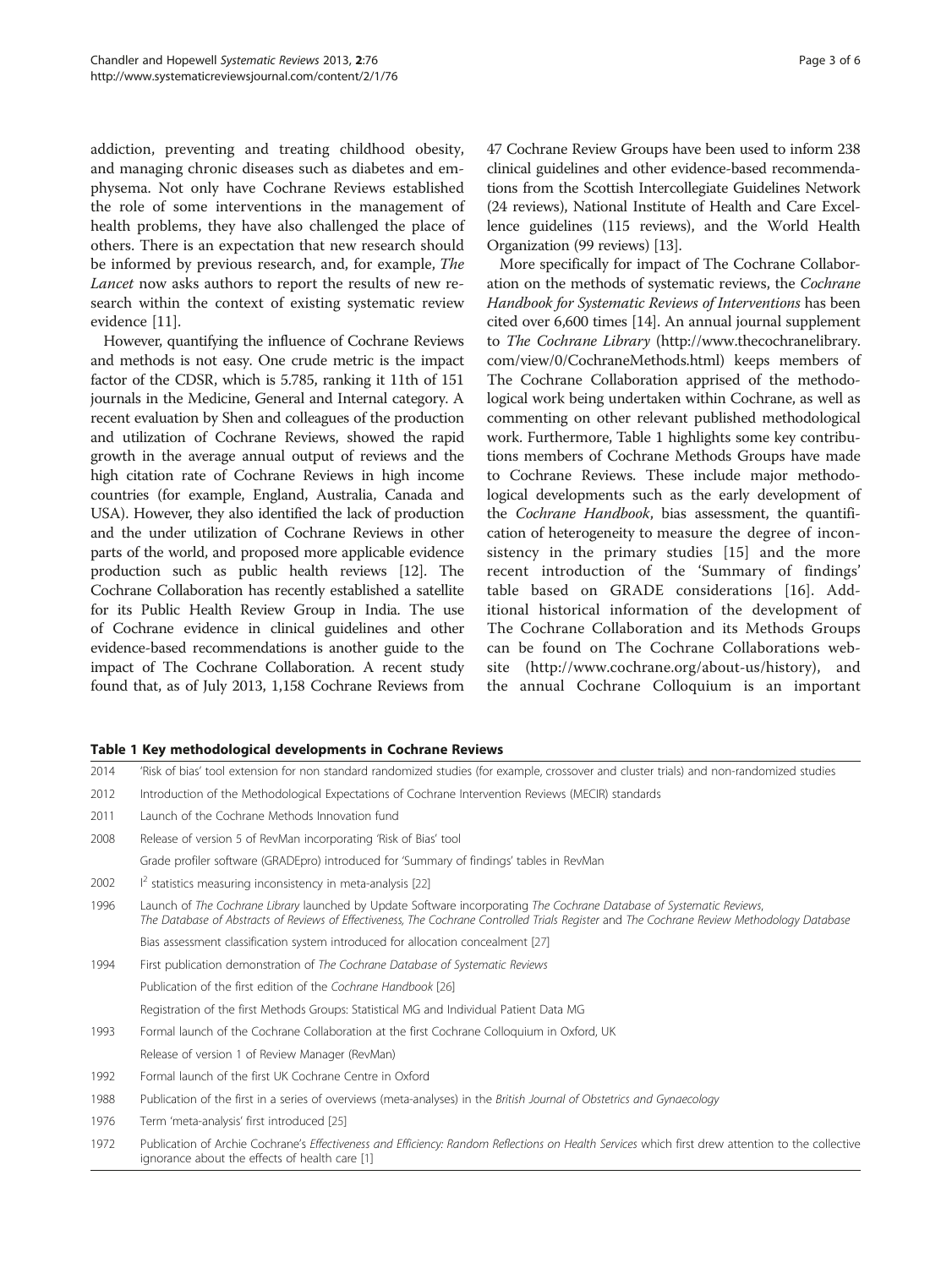scientific platform, with oral and poster presentations showing the breadth of scientific developments in systematic review methodology [[17\]](#page-4-0).

A notable recent example of impact of both new methodology and the Cochrane Review comes from the work of the Cochrane Acute Respiratory Infections Group and others on the Cochrane Review of neuraminidase inhibitors (including Tamiflu) for influenza [\[18\]](#page-4-0). This illustrates the challenges of implementing standard methodological expectations when synthesizing data from a substantial unpublished evidence base. By abandoning journal articles in favor of full technical reports as their primary sources of data, the authors have had to capture information from thousands of pages of information in order to assess and collect the outcome data they need for their analyses. Set in the context of conflicting national regulatory and drug licensing processes, the review provides a reference point for how systematic reviews may need to draw on new types of evidence, and the methodological tools that will be needed to do this in years to come.

### Article series

The articles in this special issue of Systematic Reviews illustrate the overall development and impact of research evidence synthesis in The Cochrane Collaboration over the last 20 years. The series begins with a personal reflection from Andy Oxman, who was instrumental in the early development of methodology in The Cochrane Collaboration and set out challenges for Cochrane [[19](#page-5-0)] over ten years ago. In reflecting and updating these challenges and how they might be met, he notes that the Collaboration has come a long way, but that 'a huge amount of work remains to be done'. He suggests a need to broaden the review structure to address different types of review questions, a wider use of non-randomized studies, the comparison of multiple interventions and the development of efficient updating strategies.

A collection of articles then focuses on principal methods and underpinning principles of systematic reviews, beginning with the identification and retrieval of studies where new developments in information are already leading to substantial changes. These include new techniques in semantic analysis, text mining and data linkage that identify the 'meaning' as oppose to just the 'presence' of the term, as well as developments in identifying unpublished data. Another article discusses the assessment of study bias and the development of the Cochrane 'Risk of bias' tool in 2008. This tool is being revised to improve its utility and reliability and extensions will support the assessment of bias in other types of research. In regard to meta-analysis methods, statistical inference and the presentation of the findings of reviews, articles from the Statistical Methods Group and the Applicability and Recommendations Methods Group

show substantial developments in, for example, assessing statistical heterogeneity and the use of GRADE criteria to produce 'Summary of findings' tables.

Other articles in this series illustrate the diversity of evidence that is being incorporated into Cochrane Reviews. One of these discusses the introduction of reviews of diagnostic test accuracy (rather than the effects on health outcomes of particular tests), which have started to pave the way for Cochrane to include other types of systematic review alongside its more traditional reviews of the effects of interventions. The other articles focus on the development and implementation of methods to assess 'cost' in systematic reviews, which are being developed by the Campbell and Cochrane Economic Methods Group, and the challenges of incorporating qualitative research to enhance understanding of the wider context of healthcare interventions.

Across The Cochrane Collaboration, other specific methods networks are examining the appraisal and reporting of adverse effects, the use of non-randomized designs including the assessment of bias in these studies, the development of methods to prioritize and update reviews, and the consideration of equity in both the conduct and the interpretation of reviews.

### The future of methods development in Cochrane

The ongoing drive for The Cochrane Collaboration is to ensure that it produces high quality, relevant and up to date systematic reviews. In keeping with the need to continue to improve the quality of reporting [\[20-23](#page-5-0)], The Cochrane Collaboration has produced a set of standards. These standards [[24\]](#page-5-0) cover the conduct and reporting of reviews, including the reporting of protocols and the updating of reviews.

The Cochrane Collaboration is committed to pioneering research that will lead to further improvements in the methods used for Cochrane Reviews. As an example, the Cochrane Methods Innovation Fund has supported six methods related projects since 2012. These projects are investigating priority topics for Cochrane and include: methods of searching for unpublished trials, extensions to the Cochrane 'Risk of bias' tool to assess risk of bias in randomized trials with non-parallel-group designs and non-randomized studies, enhancing the acceptance and implementation of 'Summary of findings' tables, the assessment of complex interventions, addressing missing trial participant data and methods (network meta-analysis) for comparing multiple interventions.

A fundamental feature of Cochrane Reviews since the start of the Collaboration has been the requirement to update them periodically. Twenty years on, methodology research is seeking to establish the longevity of the clinical relevance of Cochrane Reviews, taking account of changes in methodology as well as additional evidence.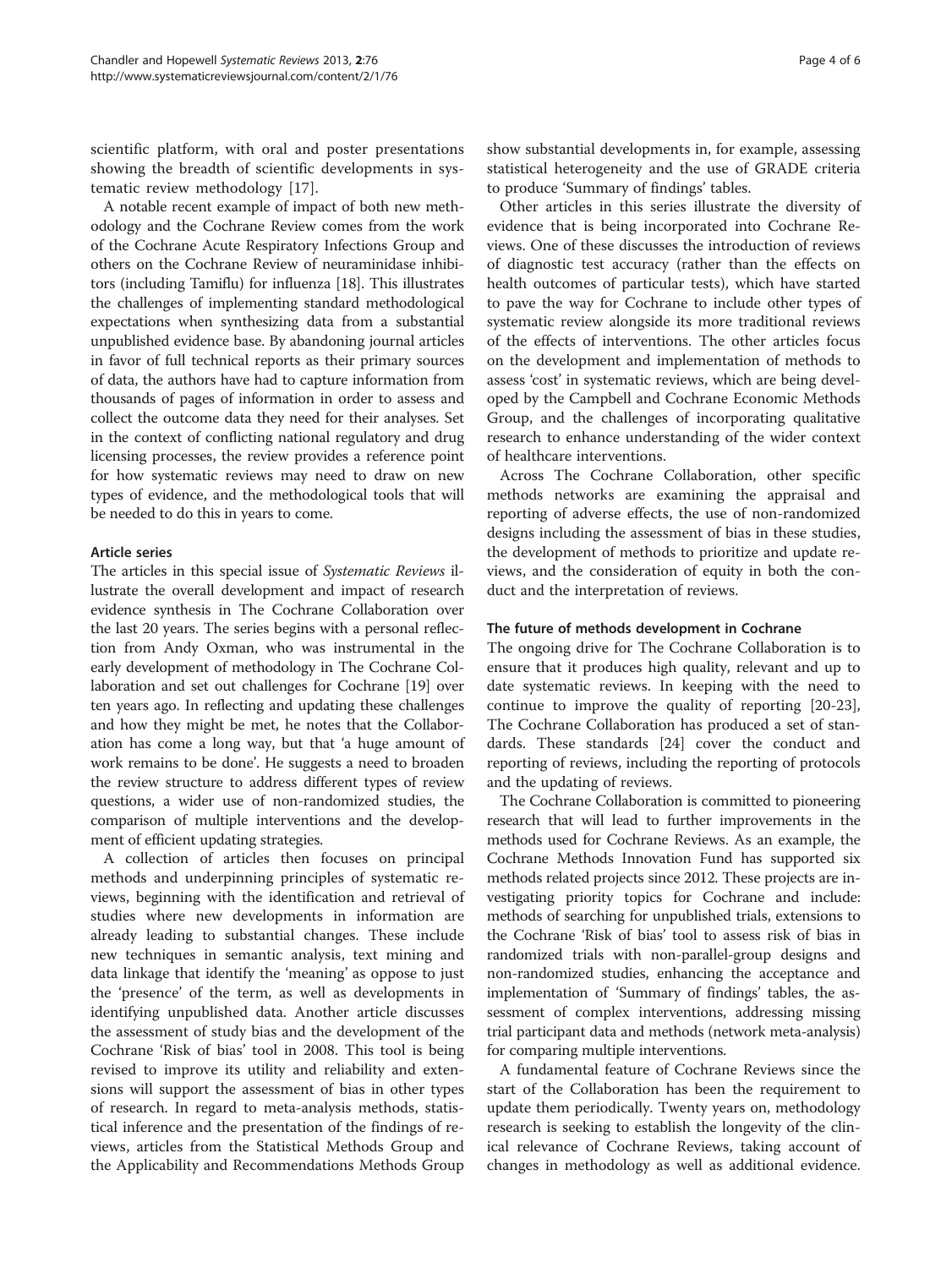<span id="page-4-0"></span>This will help to ensure that the quality of each Cochrane Review improves alongside the incorporation of more recent studies [\[25\]](#page-5-0). This is a fundamental area of policy, and methodological development, not least because nearly 70% of Cochrane Reviews had not been updated in the last two years in 2012 [\[26\]](#page-5-0). Future research is needed to determine the feasibility and efficiency of updating and prioritization strategies, including statistical techniques [[27,28](#page-5-0)], so that the necessary guidance can be prepared.

The need for systematic reviews to inform decision making in health and social care will remain into the foreseeable future [[29](#page-5-0)]. This highlights the ongoing importance of the collaborative effort of The Cochrane Collaboration amongst others to continue to use sound methods to aggregate the ever-increasing number of new studies. Technological as well as methodological progress is key to advancing the aggregation and dissemination of systematic review evidence [[30](#page-5-0)]. Some challenges for systematic reviews arise from successes in improving access to the potentially eligible studies including prospective registration of randomized trials [[31\]](#page-5-0), the ongoing push for greater availability of published as well as unpublished study reports [[32](#page-5-0)] and the need to update reviews to inform and interpret new research will require robust methods, and resources. The capacity to identify and appraise the underlying research and to systematically synthesize the evidence will continue to be challenging for organizations such as The Cochrane Collaboration.

## Conclusion

This article outlined the breadth and diversity of systematic review methods that are being incorporated in Cochrane Reviews. These, and other, systematic reviews need to encompass a range of evidential data [[33\]](#page-5-0), to determine treatment effectiveness and to explain, inform, contextualize and triangulate the findings. Thus it seems appropriate in this 20th year of systematic review development that The Cochrane Collaboration's contribution to this emergent academic discipline [[34](#page-5-0)] is established.

#### Abbreviations

<sup>12</sup>: A statistic that quantifies inconsistency (heterogeneity) across studies in a systematic review; MECIR: Methodological Expectations of Cochrane Intervention Reviews; RevMan: Review management software, designed specifically for Cochrane Reviews; GRADE: The Grading of Recommendations, Assessments and Development and Evaluation; GRADEpro: GRADE profiler software to create 'Summary of findings' tables.

#### Competing interests

JC and SH are employees of The Cochrane Collaboration or Cochrane Groups.

#### Authors' contributions

JC conceived the paper as part of an outline for this Systematic Reviews series and developed the initial draft. SH commented on and edited subsequent drafts of the manuscript. Both authors read approved the final manuscript.

#### Acknowledgements

We thank Toby Lasserson, Senior Editor in the Cochrane Editorial Unit for his contribution to this paper, particularly on the impact of Cochrane Reviews, including the Tamiflu example. This manuscript was greatly improved by our reviewers' suggestions and the series guest editor Mike Clarke's edits.

#### Author details

<sup>1</sup>The Cochrane Collaboration, Oxford, UK. <sup>2</sup>The Cochrane Collaboration, London, UK.<sup>3</sup>INSERM, Paris U738, France. <sup>4</sup>The French Cochrane Centre, Paris, France.<sup>5</sup> Centre for Statistics in Medicine, University of Oxford, Oxford, UK

Received: 18 June 2013 Accepted: 11 September 2013 Published: 20 September 2013

#### References

- 1. Cochrane AL: Effectiveness and Efficiency: Random Reflections on Health Services, The Nuffield Provincial Hospitals Trust. (Reprinted in 1989 in association with the BMJ, Reprinted in 1999 for Nuffield Trust by. London: The Royal Society of Medicine Press; 1972. ISBN 1-85315-394-X.
- 2. Cochrane AL: 1931 to 1971: a critical review with particular reference to the medical profession. In Medicines for the Year 2000. Edited by Teeling-Smith G. London: Office of Economics; 1979:1–11.
- 3. Chalmers I: The Cochrane Collaboration: Preparing, Maintaining and Disseminating Systematic Reviews of the Effects of Health Care. Ann N Y Acad Sci 1993, 703:156–165.
- 4. Allen C, Richmond K: The Cochrane Collaboration: international activity within Cochrane Review Groups in the first decade of the twenty-first century. J Evid Based Med 2011, 4(1):2-7.
- 5. Higgins JPT, Altman DG, Gøtzsche PC, Juni P, Moher D, Oxman A, Savovic J, Schulz KF, Weeks L, Sterne J, Cochrane Bias Methods Group, Cochrane Statistical Methods Group: The Cochrane Collaboration's tool for assessing risk of bias in randomized trials. BMJ 343:d5928. doi:10.1136/bmj.d5928.
- 6. Rosenbaum SE, Glenton C, Oxman AD: Summary of findings tables in Cochrane Reviews improved understanding and rapid retrieval of information. J Clin Epidemiol 2010, 63:620–626.
- 7. Higgins JPT, Green S: Cochrane Handbook for Systematic Reviews of Interventions, Version 5.1.0 [updated March 2011]. The Cochrane Collaboration; 2011. Available from [www.cochrane-handbook.org](http://www.cochrane-handbook.org).
- 8. Booth A, Clarke M, Dooley G, Ghersi D, Moher D, Petticrew M, Stewart L: PROSPERO at one year: an evaluation of its utility. Syst Rev 2013, 2(1):4.
- 9. Bero L, Ghersi D: Making systematic Reviews global [editorial]. Cochrane Database Syst Rev 2011, 8:ED000020. [http://www.thecochranelibrary.com/](http://www.thecochranelibrary.com/details/editorial/1018327/Making-systematic-reviews-global.html) [details/editorial/1018327/Making-systematic-reviews-global.html.](http://www.thecochranelibrary.com/details/editorial/1018327/Making-systematic-reviews-global.html)
- 10. Alderson P, Tan T: Use of Cochrane Reviews in NICE clinical quidelines [editorial]. Cochrane Database Syst Rev 2011, 12:ED000032. [http://www.](http://www.thecochranelibrary.com/details/editorial/1312103/The-use-of-cochrane-Reviews-in-NICE-clinical-guidelines.html) [thecochranelibrary.com/details/editorial/1312103/The-use-of-cochrane-](http://www.thecochranelibrary.com/details/editorial/1312103/The-use-of-cochrane-Reviews-in-NICE-clinical-guidelines.html)[Reviews-in-NICE-clinical-guidelines.html.](http://www.thecochranelibrary.com/details/editorial/1312103/The-use-of-cochrane-Reviews-in-NICE-clinical-guidelines.html)
- 11. Clarke S, Horton R: Putting research into context revisited. Lancet 2010, 376(9734):10–11.
- 12. Shen J, Li Y, Clarke M, Du L, Wang L, Zhong D: Visualization of evidencebased medicine domain knowledge: production and citation of Cochrane systematic Reviews. J Evid Based Med 2013, 6:34–42.
- 13. Impact of Cochrane Reviews Informing Evidence-based Clinical Guidelines, Impact of Cochrane Reviews - Informing evidence-based clinical guidelines. UK: Cochrane Center; 2013. [http://ukcc.cochrane.org/sites/ukcc.cochrane.](http://ukcc.cochrane.org/sites/ukcc.cochrane.org/files/uploads/Guidelines%20Project%20report%20August%202013.pdf) [org/files/uploads/Guidelines%20Project%20report%20August%202013.pdf](http://ukcc.cochrane.org/sites/ukcc.cochrane.org/files/uploads/Guidelines%20Project%20report%20August%202013.pdf) (date accessed 5 August 2013).
- 14. Google Scholar [Book]: Cochrane Handbook for Systematic Reviews of Interventions. In Cochrane Book Series. Edited by Higgins JPT, Green S. Chichester, UK: John Wiley & Sons, Ltd. [http://scholar.google.co.uk/scholar?q=related:-JxqCLz](http://scholar.google.co.uk/scholar?q=related:-JxqCLz-qdoJ:scholar.google.com/&hl=en&as_sdt=0,5)[qdoJ:scholar.google.com/&hl=en&as\\_sdt=0,5](http://scholar.google.co.uk/scholar?q=related:-JxqCLz-qdoJ:scholar.google.com/&hl=en&as_sdt=0,5) (date accessed 10 June 2013).
- 15. Higgins JPT, Thompson SG, Deeks JJ, Altman DG: Measuring inconsistency in meta-analyses. BMJ 2003, 327:557–560.
- 16. Guyatt G, Oxman AD, Akl EA, Kunz R, Vist G, Brozek J, et al: GRADE guidelines: introduction - GRADE evidence profiles and summary of findings tables. J Clin Epidemiol 2011, 64:383-394.
- 17. Chapman S, Eisinga A, Hopewell S, Clarke M: Two-thirds of methodological research remained unpublished after presentation at Cochrane Colloquia: an empirical analysis. J Clin Epidemiol 2012, 65(5):493-496.
- 18. Jefferson T, Jones MA, Doshi P, Del-Mar CB, Heneghan CJ, Hama R, Thompson MJ: Neuraminidase inhibitors for preventing and treating